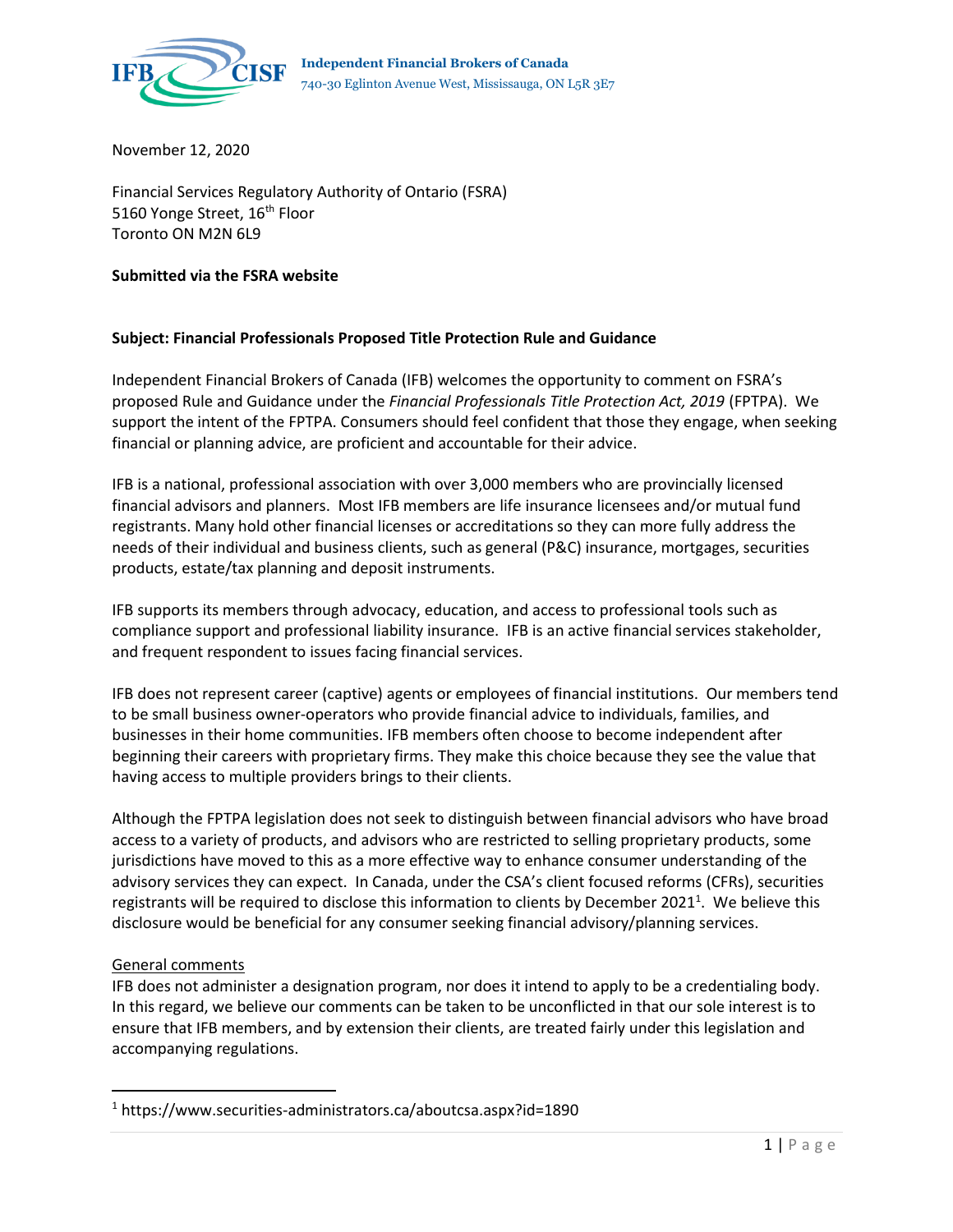

Our comments focus on how the Proposed Rule and Guidance could affect our members and their clients, while meeting FSRA's principles of improved consumer protection, without creating undue costs and regulatory burden for existing individuals and new entrants. Many advisors voluntarily increase their level of proficiency by earning additional credentials and designations, such as a CFP®. A number of existing credentials offer more in-depth knowledge in a specialized area, such as group benefits, estate and tax planning, etc. While it is clear how advisors who have attained a FP credential will be treated under the proposed framework, it is not clear whether advisors who have already invested in their professional skills by taking one or more of the other types of credentials will have them recognized under the proposed FA framework.

It is our understanding from the Proposed Rule and discussions with FSRA that this consultation is focused on identifying any gaps in the proposed competency standards for both the FA/FP credentials and credentialing bodies, and that the framework will apply to all intermediaries in Ontario's financial services industry, including retail bank employees .

## Understanding of the FP and FA landscape

In our view, FSRA has demonstrated a good understanding of the current landscape and stakeholder concerns gathered from previous consultations and meetings. However, we are not sure what FSRA means when it says that "*there are also several existing reputable designations and licenses available in the financial services marketplace that provide the necessary proficiencies for individuals to use the FA title".* These have not been identified in the paper and we wonder which designations and licenses it is referring to.

IFB has long supported that those who hold out to the public as providing financial advice and/or planning should be proficient and licensed. Licensure sets a minimum and consistent regulatory standard, market conduct oversight, and mechanisms to address consumer complaints.

IFB has also advocated in past regulatory submissions for a national approach to reducing the array of titles being used in the financial services industry, and banning those that imply corporate responsibilities, such as vice-president, but are only linked to production or sales volume. The CSA's CFRs, when implemented later in 2021, will restrict use of misleading corporate titles in the investment industry. However, without a consistent approach taken by securities and insurance regulators, opportunities for regulatory arbitrage will exist, to the detriment of consumers.

We found it difficult to understand, under the Proposed Rule, what titles other than the FP title, but especially the FA title, would be restricted. We would like further clarification on how broadly, or narrowly, these restrictions might apply to those in the industry now.

Below are our comments on FSRA's specific questions.

#### **FP and FA Credentials**

*1. FSRA is seeking feedback on the above approach and whether the Proposed Rule and FP and FA baseline competency profiles adequately reflect the technical knowledge, professional skills and competencies that should be included in a credentialing body's education program to establish the minimum standard for FP and FA title users.*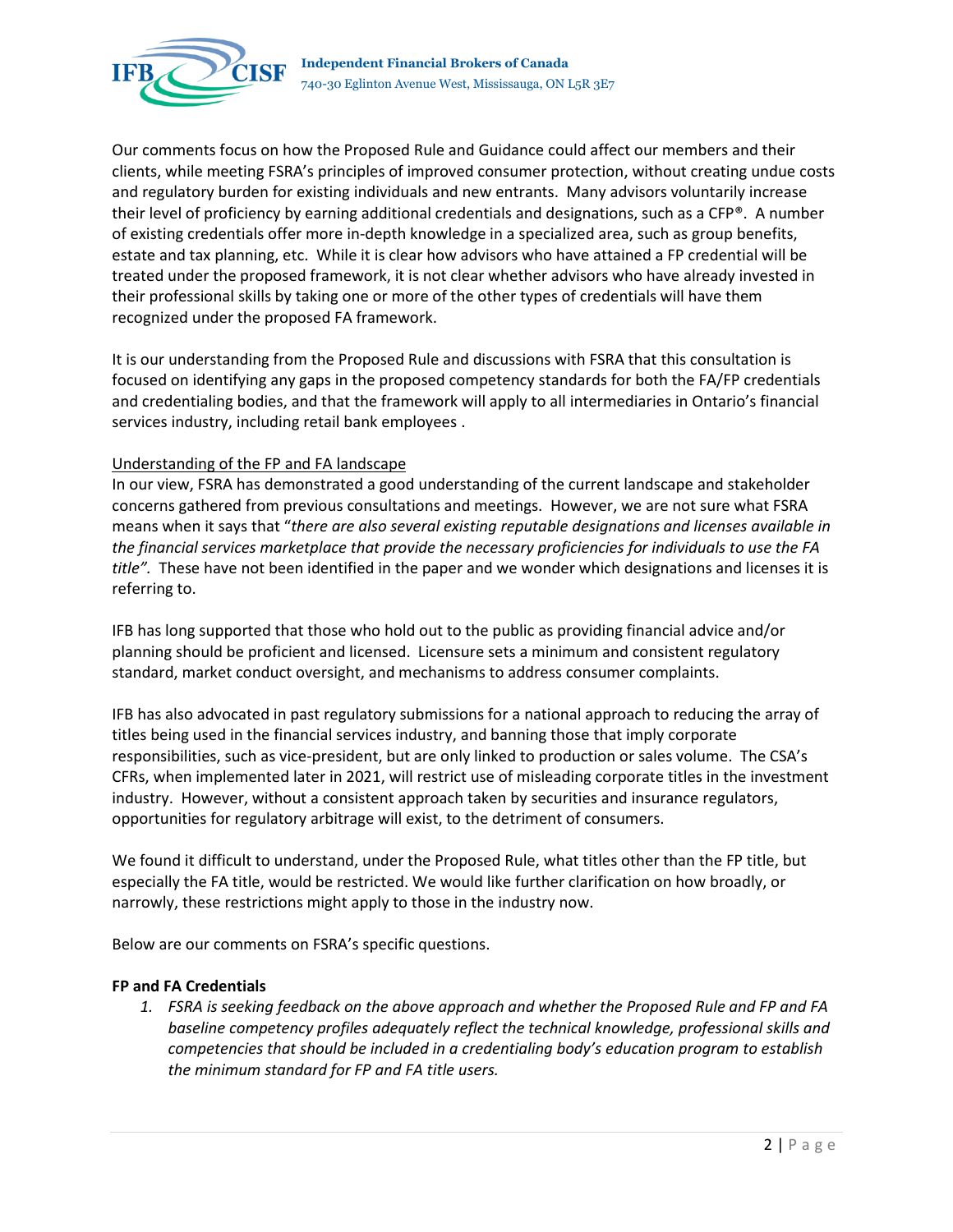

There are existing, generally agreed upon, baseline competencies and standards for FPs in the marketplace. However, there are no existing equivalent competencies for a FA largely due to the broad use of the term "financial advisor" to-date. Although most financial advisors and planners are licensed and subject to oversight by their respective insurance and/or securities regulatory bodies, they first had to acquire the appropriate education set by these regulators to enter the industry.

We were surprised that FSRA does not anticipate that the LLQP would qualify for the FA title due to gaps in the current curriculum content. While it may be true that not all those who obtain a life insurance license want or need to use the title 'Financial Advisor', it seems counter-intuitive that the licensing standard developed by Canadian Life Insurance regulators would be deemed to be insufficient.

This gap in the LLQP could easily be addressed by adding a fifth module to the program that would lead to the Financial Advisor designation. By making this module optional, only those who wish to use the title would need to take it, and they could do so with the confidence that the mark meets the standard set by their primary regulator.

The baseline competencies set out by FSRA for a FP and FA are similar except that a FA is expected to provide suitable recommendations to clients, and the curriculum content is less comprehensive than the integrated nature of the FP curriculum. We recommend that a FA should have Technical Knowledge in more than one area, i.e., 2 or more areas, to reflect the often broader nature of a FA's advice. It is not clear to us if those purchasing group insurance would be considered "retail clients". Not all group insurance is sponsored by an employer, for example.

Is it the intent that "financial and investment recommendations" for FAs include life/health insurance? These purchases are often referred to as financial protection products.

We recommend adding "in writing" or "documented" to the Client Outcomes section.

## **Disclosure**

*2. FSRA is seeking comments on whether FP and FA title users should be required to disclose to their clients the credential they hold that affords them the right to use an FP or FA title. FSRA is seeking feedback on the form that this disclosure could take and the overall consumer benefits it could achieve.*

We agree that FP and FA title users should disclose their credential to clients, and would expect that most, if not all, would want to do so as a regular business practice. Many advisors use a letter of engagement or similar tool that identifies the license(s) they hold, services provided and how they will be compensated, potential conflicts of interest and complaint handling mechanisms. These disclosures (although not the format) are regulatory requirements.

Therefore, we do not think FSRA should mandate a specific disclosure form. Clients are often overwhelmed by the volume of disclosures on account opening and at other times during the advisory period. Provided the FP or FA properly discloses the accreditation that should be sufficient. The disclosure letter is also the appropriate place for an advisor to indicate whether they are independent or bound by a proprietary contract, and what that means to the client with respect to the products and services that advisor can offer.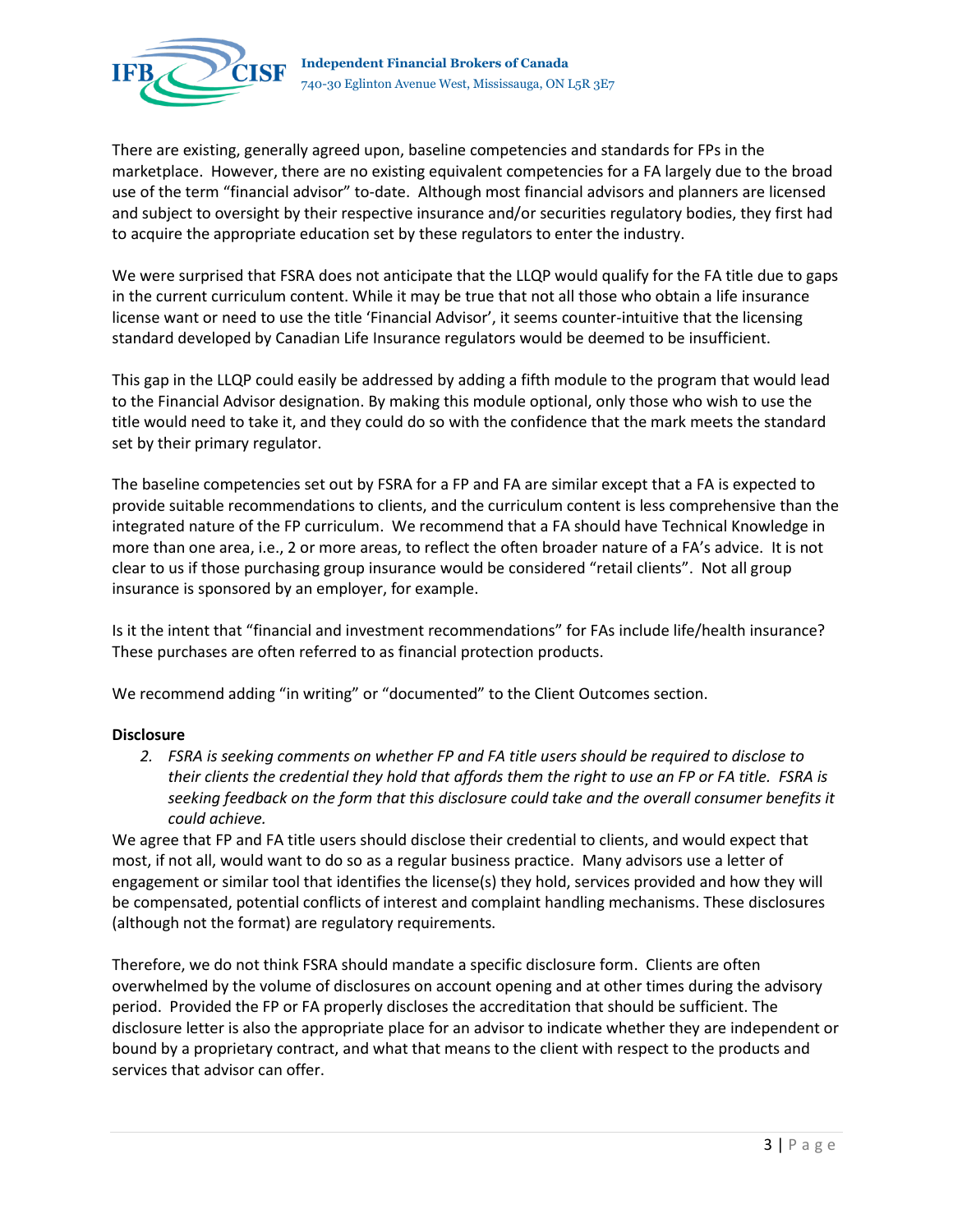

We recommend that the disclosure also contain information on where the client can find the advisor's listing on the credentialling body's website and how to make a complaint. It should also inform clients as to the regulatory bodies that a complaint should be directed to.

Will the accrediting bodies have MOU's with the regulatory bodies such that complaints or disciplinary actions are shared? Since FSRA intends for the system to be complaints-based, steps must be taken to ensure CB's disclose such information publicly.

### **Exemptions**

*3. FSRA is seeking comments on whether the framework should allow for any exemptions. In particular, FSRA is requesting comments on the principles governing an exemption regime, the extent to which exemptions may be required, to whom they should be made available (if at all), and the benefits and drawbacks of permitting exemptions.*

Consistent with our previous comments to FSRA, IFB does not support exemptions for FPs. We believe strongly that anyone using the FP title should do so only after obtaining an appropriate credential.

Unlike the FP system, though, there is no pre-existing regime for FAs. The competency profile may mean that advisors who have completed the courses required for securities registration may support an exemption from the requirement to obtain a FA designation. IFB has always supported the recommendation made by the Expert Committee on Financial Advisory & Financial Planning Policy Alternatives that, advisors who are licensed and whose market conduct and proficiencies are overseen by a financial services regulator, should be exempt. This is important because it disallows any individual or firm not licensed from calling themselves a FA.

In our view, it is a significant consumer protection gap in this legislation that there is no requirement to be licensed or otherwise regulated. Some of the worst fraudsters hold no financial license at all. It should not be possible for someone to obtain a FA designation without being licensed, however, it appears that this will be possible under the proposed regime. This is a substantial gap and could readily be addressed by our suggestion of an enhanced LLQP that allows for a FA designation *obtained in addition to* a life insurance license.

IFB supports a FA exemption for advisors who are licensed by both life insurance and securities regulators. These individuals are already subject to oversight by multiple regulatory bodies and have completed more than one proficiency area as outlined in the baseline competency profile.

The CSA's client-focused reforms (CFRs) which come into effect in 2021 and apply to all securities registrants will create a more rigorous standard to dealing with conflicts of interest that puts the client's interest first. This standard is not reflected in the proposed FP or FA competency profiles, although it is our understanding that FPs are held to be best interest standard through their certification.

Subject to our FP comments above, there may be certain other exemptions considered for the FA title, however, it is important to note that, unlike the FP framework which has existed for many years, the FA framework is unformed and untested. However, we agree with FSRA's position that any such exemptions should be grounded in the key policy principles as noted.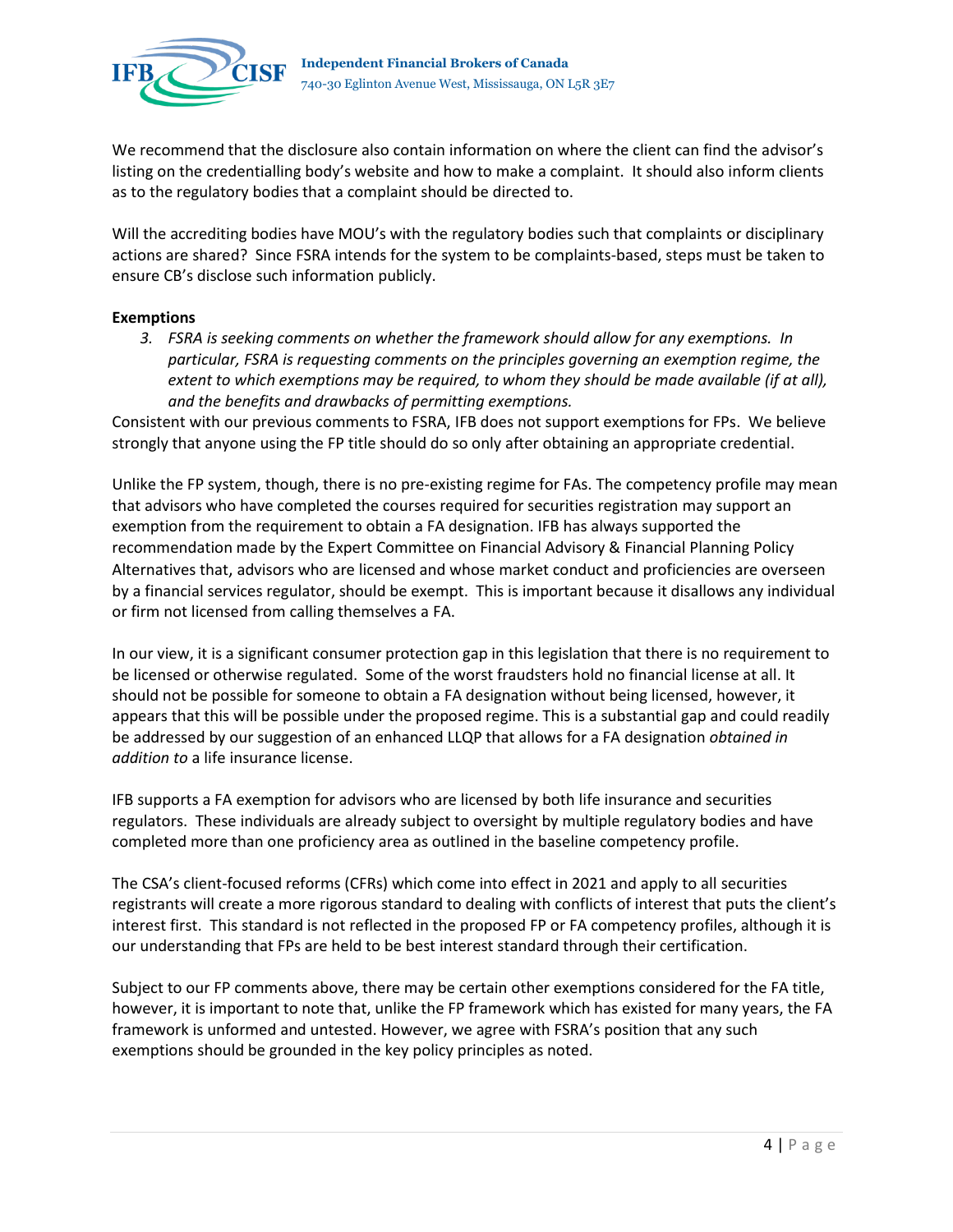

# **Transitional matters**

We agree with the January 1, 2020 transition date unless there are significant delays in the Act coming into force.

For FAs that will be required to obtain an approved credential, IFB supports a transition period of 3 years, subject to an immediate requirement that FAs must be licensed/registered by a financial services regulator. This will close the consumer protection gap that anyone can call themselves a FA without being subject to regulatory oversight.

## **Fees and Assessments**

*4. The FPTPA requires credentialing bodies to collect from approved credential holders any fees FSRA requires those individuals to pay, and to remit those fees to FSRA. FSRA has the authority to make rules regarding the collection, holding and remittance of such fees. FSRA is seeking comment on this fee structure, including whether it allows for fair cost recovery, or if there are any operational challenges that credentialing bodies may experience with such a fee structure.*

We believe that fees should be remitted to FSRA, not to the credentialing body. This would provide a centralized repository such that FPs and FAs do not pay twice for use of their titles. How would different credentialing bodies know if the individual was registered with more than one?

We are cognizant that this Act was intended to be introduced with a minimum regulatory burden and cost to individuals such that it does not become a barrier. We note that these advisors, and many planners, already pay significant costs to become licensed and ongoing costs to maintain their license and run their business. Advisors will be discouraged from pursuing the FA title if the costs are perceived to be too high. More troubling is that these costs could be downloaded to clients, meaning that those unable to pay these fees, may lose their access to advice. This would be an unfortunate unintended consequence.

## **Consumer Education**

*5. FSRA is seeking input on options for consumer education campaigns to support and follow implementation. As mentioned above, FSRA is also seeking feedback from stakeholders on how government, regulators, credentialing bodies and industry can educate consumers on financial planning and financial advising services in Ontario and on the FP and FA title use.*

We would like clarification on what FSRA contemplates in a consumer education campaign. First and foremost, we strongly believe that it is not the role of the regulator to disadvantage any one sector of the marketplace by promoting two categories of advisors/planners over the other licensees that it regulates. The message to consumers in this scenario would likely lead to additional confusion. Under the proposed Rule, organizations that become CBs will stand to profit by the sale of a course leading to an FA or FP designation. As such, promoting the designation, whether to potential enrollees in the programs or to the public, should fall to the CB, itself.

The industry's role in educating consumers on financial planning and financial advising services will depend on the degree to which each stakeholder has a consumer-facing role. In the case of IFB, our role would be to educate members on the regulatory regime and to provide information on how and where to obtain additional qualifications, including financial planning and financial advising designations.